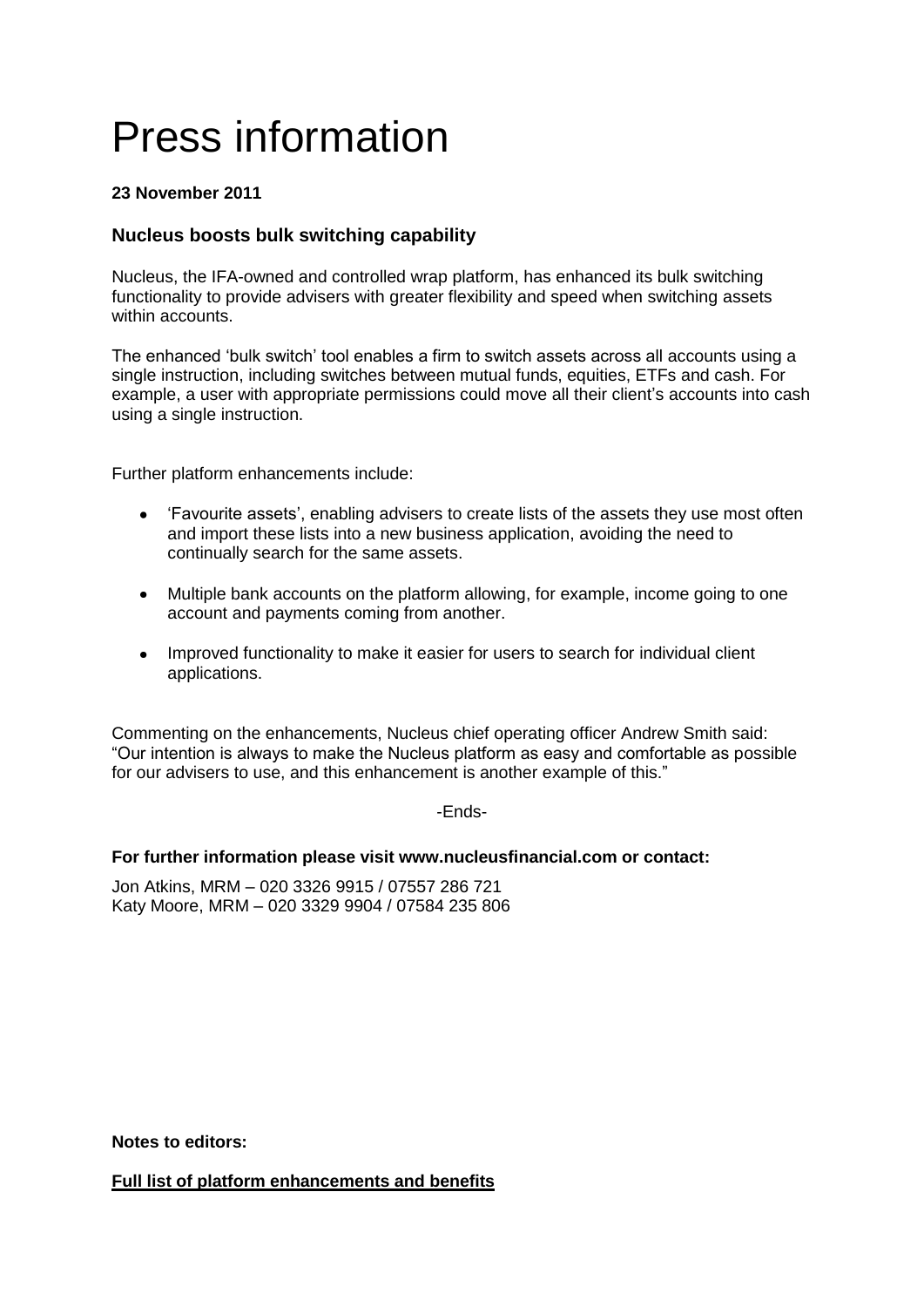| Platform feature               | Nucleus enhancements                    | Benefit to adviser                         |
|--------------------------------|-----------------------------------------|--------------------------------------------|
| <b>Bulk switch of assets</b>   | Ability to bulk switch from a           | Improvement to the bulk switch tool        |
|                                | number of assets into cash in           | that has been requested by several         |
|                                | bulk and/or into different              | IFAs.                                      |
|                                | assets.                                 |                                            |
|                                | Ability to perform partial bulk         | Significant time saving when               |
|                                | switches, e.g. switching out            | bulk switching assets - for                |
|                                | (selling down) 50 per cent of           | example, where you have 20                 |
|                                | two assets in the client's              | advisers and want to perform a             |
|                                | account and switching in to             | bulk switch of a single asset, it          |
|                                | another asset.                          | would have previously taken 40             |
|                                | All advisers option available,          | minutes to key the bulk switch. It will    |
|                                | i.e. a user with access to              | now only take 1-2 minutes.                 |
|                                | more than one adviser can               |                                            |
|                                | create a bulk switch for                |                                            |
|                                | accounts belonging to                   |                                            |
|                                | different advisers.                     |                                            |
| <b>Enhancements to tools -</b> | Ability to create and manage            | Improved efficiency when keying            |
| favourite assets               | favourite asset lists in tools          | assets.                                    |
|                                | section of the platform, which          |                                            |
|                                | can be saved and re-used                | Many firms use the same set of             |
|                                | whenever required.                      | assets for the majority of their           |
|                                | The favourite asset list can be used to | clients and by storing these in a list (or |
|                                | create a model                          | lists), they can simply                    |
|                                | portfolio or can be imported            | import them. This means that               |
|                                | into a new business                     | assets do not need to be rekeyed for       |
|                                | application.                            | each new application.                      |
|                                | A favourite asset list can also         |                                            |
|                                | be saved when a set of                  | This function is also useful for           |
|                                | assets are added to a new               | firms who do not use model                 |
|                                | business application.                   | portfolios as it works in a similar,       |
|                                |                                         | streamlined fashion, but there is no       |
|                                |                                         | asset allocation. Such firms can           |
|                                |                                         | therefore benefit from a quicker,          |
|                                |                                         | more efficient method of input.            |
| <b>Multiple bank account</b>   | Ability to add multiple bank            | More flexibility to take income            |
|                                | accounts at the 'add client'            | and make withdrawals to meet               |
|                                | stage                                   | all possible client needs in this          |
|                                |                                         | respect                                    |
| <b>Capturing additional</b>    | Pension beneficiary name                | Streamlining of the application            |
| information in new             | and lives assured can now               | process                                    |
| business                       | be added to Pension as well             |                                            |
|                                | as Onshore and Offshore                 | Streamlining of the application            |
|                                | <b>Bond applications</b>                | process                                    |
|                                | When searching stored                   |                                            |
|                                | applications for an individual          |                                            |
|                                | client, users no longer have            |                                            |
|                                | to scroll through pages to              |                                            |
|                                | find a client's stored                  |                                            |
|                                | application. It's also now              |                                            |